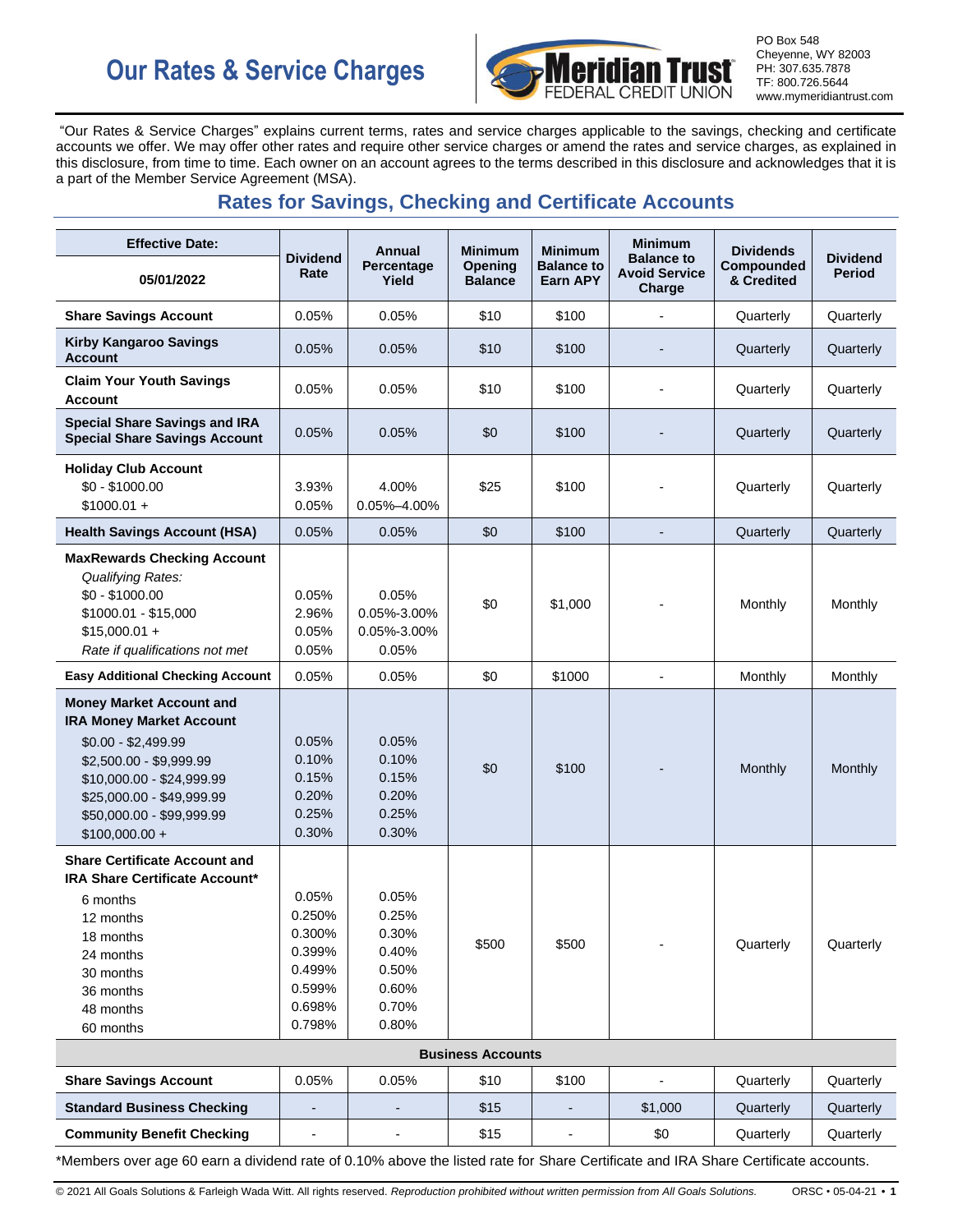## **Explanation of Rates & Service Charges**

As explained in the MSA, Our Rates & Service Charges" applies to all the accounts we offer. Except as specifically described, the following terms apply to all of the accounts you have with us.

#### **1. Rate Information**

The Dividend Rate and Annual Percentage Yield on the accounts you have with us are identified above. For all accounts except certificates, the Dividend Rate and Annual Percentage Yield may change monthly as determined by the Board of Directors. Money Market accounts are Tiered Rate accounts. For these accounts, if the balance falls within the range for a particular tier, the dividend rate applicable to that tier will apply to the full balance in the account. Holiday Club and MaxRewards Checking accounts are Tiered Rate accounts. For these accounts, the specified Dividend Rate for a tier will apply only to the portion of the account balance that is within that tier. The annual percentage yields, which vary depending on the balance in the account, are shown for each tier. For Certificate Accounts, the Dividend Rate and Annual Percentage Yield are fixed and will be in effect for the term of the account. For Certificate Accounts, the Annual Percentage Yield is based on an assumption that dividends will remain on deposit until maturity. A withdrawal of dividends will reduce earnings.

#### **2. Nature of Dividends**

Dividends are paid from current income and available earnings after required transfers to reserves at the end of a dividend period. The Dividend Rates and Annual Percentage Yields are the prospective rates as of the effective date shown above.

#### **3. Compounding and Crediting**

Dividends will be compounded and credited as identified above. For dividend bearing accounts other than certificates, the Dividend Period begins on the first calendar day of the period and ends on the last calendar day of the period. For certificates, the Dividend Period begins on the date the certificate is opened and ends on the day before the day of the month on which the certificate was opened. For example, if your certificate is opened on March 19, the dividend period begins on the 19<sup>th</sup> day of a month and ends on the 18<sup>th</sup> day of a month.

#### **4. Accrual of Dividends**

Dividends will begin to accrue on noncash deposits (e.g., checks) on the business day you make the deposit to an account you have with us. If you terminate the account before accrued dividends are credited, accrued dividends will not be paid.

#### **5. Balance Information**

The minimum balance required to start each account and earn the stated Annual Percentage Yield is identified above. If you do not maintain the minimum balance, you will not earn the stated Annual Percentage Yield. For all accounts, dividends are calculated using the Daily Balance method, which applies a daily periodic rate to the balance in the account each day.

#### **6. Account Limitations**

For all Share Savings, Special Share Savings, and Money Market account(s), you may not make more than six (6) covered *transactions* per month. Covered *transactions* include your checks, transfers initiated through online banking or mobile banking, ACH transfers, merchant point of sale *transactions*, preauthorized or automatic transfers, and overdraft protection transfers. Transfers to pay a loan with us are not covered by this limit. The date we use to determine the number of *transactions* is the date a *transaction* is posted to (actually credited to or debited from) an account, rather than the date you initiate the *transaction*. If you exceed this limit, we may refuse or reverse the *transaction*, and we may impose a charge as specified in the listing of service charges provided below. If you repeatedly exceed this limit, we may terminate the account.

For Holiday Club accounts, you must make an automatic transfer into the account of at least \$10 each month. There is a limit of one Max Rewards Checking per Primary Account Holder SSN. When a Member requests an additional checking product, the "Easy Additional Checking Account" will be opened.

#### **7. Certificate Account Features**

#### **a. Account Limitations**

After you start the account, you may make additional deposits to a Certificate Account. Each deposit must be at least \$100, and you may not add more than \$5,000 total to a Certificate Account.

#### **b. Maturity**

The Certificate Account you have with us will mature on the maturity date identified on your Account Receipt or Renewal Notice.

#### **c. Early Withdrawal Penalty**

We may impose a penalty if you withdraw any of the principal of the Certificate Account before the maturity date.

**1) Amount of Penalty.** The amount of the penalty depends on the term of the certificate. If the certificate term is 12 months or less, the penalty will equal 90 days' dividends on the amount withdrawn. If the certificate term is more than 12 months, the penalty will equal 180 days' dividends on the amount withdrawn.

**2) How the Penalty Works.** The penalty is calculated as a forfeiture of dividends that have been or would be earned. If sufficient dividends have not been earned, or have already been withdrawn, the penalty will reduce the principal balance.

**3) Exceptions to Early Withdrawal Penalties.** At our option, we may pay the account before maturity without imposing an early withdrawal penalty under the following circumstances: when an owner on an account dies or is determined legally incompetent by a court or other body of competent jurisdiction. Where the account is an Individual Retirement Account (IRA) and any portion is paid within seven (7) days after establishment or where the account is an IRA and the owner begins making periodic mandatory withdrawals.

#### **d. Renewal Policy**

Certificate Accounts are automatically renewable accounts. Automatically renewable accounts will renew for another term upon maturity. You have a grace period of ten (10) days after maturity in which to withdraw funds in the account without being charged an early withdrawal penalty.

#### **e. Nontransferable/Nonnegotiable**

The account(s) you have with us is/are nontransferable and nonnegotiable. This means that an account and the funds in the account may not be pledged to secure any obligation of an owner, except obligations with the Credit Union.

#### **8. MaxRewards Checking Features**

In order to earn the Qualifying Rate for the dividend period specified in the schedule above you must satisfy the following requirements: 1) a minimum of ten (10) debit card purchases of at least \$5.00 each post to the MaxRewards Checking account; 2) you receive monthly e-Statements for the account; 3) you must have at least one (1) direct deposit during the cycle; and 4) you must maintain a balance of at least \$1,000.00 each day of the cycle. If the balance falls below \$1,000.00 on any given day, the account will earn the non-qualifying rate for that day. Transactions may take one or more banking days from the date the transaction was made to post to your account. Transactions that have been initiated but not posted as of the end of the cycle will not count as a qualifying transaction for that cycle (but will count in the following cycle when they post). A monthly qualification cycle begins on the first day of the statement cycle and ends on last day of the statement cycle. Rewards will be calculated and paid on the last day of each cycle. There is a limit of one Max Rewards Checking per Primary Account Holder SSN.

#### **9. Kirby Kangaroo & Claim Your Youth Features**

For a Kirby Kangaroo account, when the account owner reaches thirteen (13) years of age, the funds account features and benefits will be transferred into a Claim Your Youth account features.

For a Claim Your Youth account, when the account owner reaches eighteen (18) years of age, the funds in the account will be transferred into a regular Share Savings account.